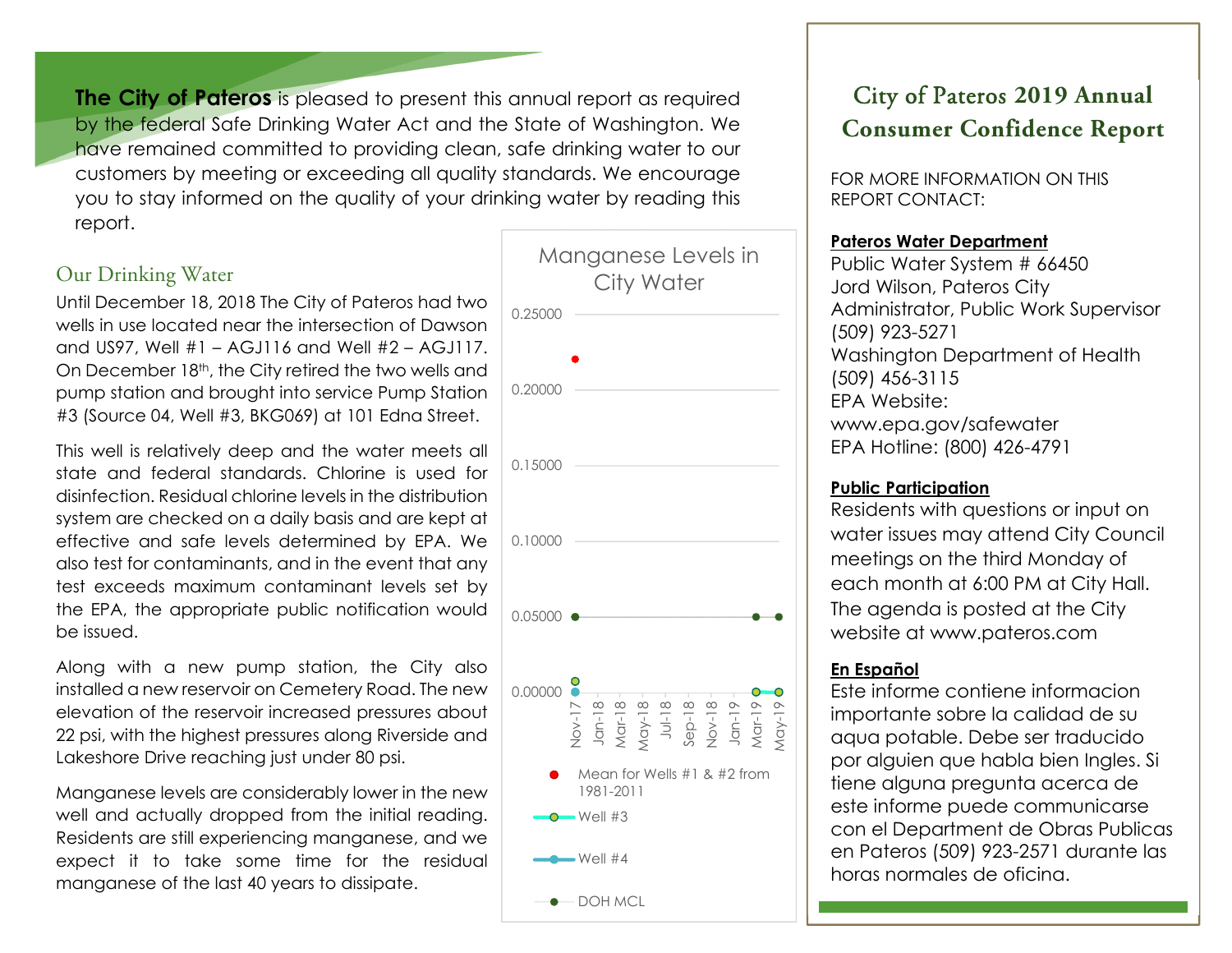# **The Effects of Lead in Drinking Water**

In Washington State, lead in drinking water comes primarily from materials and components used in household plumbing. The more time water has been sitting in pipes, the more dissolved metals, such as lead, it may contain. Elevated levels of lead can cause serious health problems, especially in pregnant women and young children.

To help reduce potential exposure to lead: for any drinking water tap that has not been used for 6 hours or more, flush water through the tap until the water is noticeably colder before using for drinking or cooking. You can use the flushed water for watering plants, washing dishes, or general cleaning. Only use water from the cold-water tap for drinking, cooking, and especially for making baby formula. Hot water is likely to contain higher levels of lead. If you are concerned about lead in your water, you may wish to have your water tested. Information on lead in drinking water is available from the EPA's Safe Drinking Water Hotline at 1-800-426-4791 or online at a contract of the contract of the contract of the contract of the contract of the contract of the contract of the contract of the contract of the contract of the contract of the contract of the contract of the http://www.epa.gov/safewater/lead**.**

# **Cross Connection Control**

Cross connections are links between drinking water piping and any plumbing or equipment through which it may be possible for used water or other substances to enter (or backflow) into the public water supply. Our Cross Connection Control Program helps control backflow and cross connections by identifying and eliminating unsafe situations or practices; however, a large part of the success of the program depends on the cooperation of our city's property owners.

Each individual property owner is responsible for maintaining their plumbing system according to the plumbing code and state regulations. This includes preventing or eliminating cross connections. If you have a lawn irrigation system fertilizer hose attachment or any other type of water-using equipment, you have a cross connection and should be taking measures to prevent backflow. Many of these household cross connections require the installation of mechanical units called backflow prevention assemblies. These units, when properly installed, tested and maintained, prevent used water or substances from flowing backward.

If you have question about the cross connections, or plan on installing a backflow prevention assembly on your property, you are encouraged to contact Pateros City Hall at (509) 923-2571

| Lead and copper monitoring results in City of Pateros for 2016<br>Lead and Copper standard test is required every 3 years. Testing is scheduled for June 2019,<br>results should be available in July or August 2019.<br>Lead and Copper 90 <sup>th</sup> percentile: Out of every 10 homes sampled, 9 were at or below this level. |             |                        |                                           |                                                                          |  |  |  |
|-------------------------------------------------------------------------------------------------------------------------------------------------------------------------------------------------------------------------------------------------------------------------------------------------------------------------------------|-------------|------------------------|-------------------------------------------|--------------------------------------------------------------------------|--|--|--|
| <b>Parameter and</b><br><b>Units</b>                                                                                                                                                                                                                                                                                                | <b>MCLG</b> | <b>Action</b><br>Level | 2016 Results<br>90th<br><b>Percentile</b> | <b>Major Sources in Drinking Water</b>                                   |  |  |  |
| Copper (ppm)                                                                                                                                                                                                                                                                                                                        | I .3        | $\cdot$ .3             | 0.154                                     | Corrosion of household plumbing<br>systems; erosion of natural deposits. |  |  |  |
| Lead (ppb)                                                                                                                                                                                                                                                                                                                          | 0           | -5                     | 0.00171                                   | Corrosion of household plumbing<br>systems; erosion of natural deposits. |  |  |  |

#### Important Health Information

Drinking water, including bottled water, may reasonably be expected to contain at least small amounts of some contaminants. The presence of contaminants does not necessarily indicate that water poses a health risk. More information about contaminants and potential health effects can be obtained by calling the EPA's Safe Drinking Water Hotline (1- 800-426-4791).

Some people may be more vulnerable to contaminants in drinking water than the general population.

Immunocompromised persons such as persons with cancer undergoing chemotherapy, persons who have undergone organ transplants, people with HIV/AIDS or other immune system disorders, some elderly, and infants can be particularly at risk from infections. These people should see advice about drinking water from their health care providers. EPA/CDC guidelines on appropriate means to lessen the risk of infection by Cryptosporidium and other microbial contaminants are available from the Safe Drinking Water Hotline (1-800-426-4791).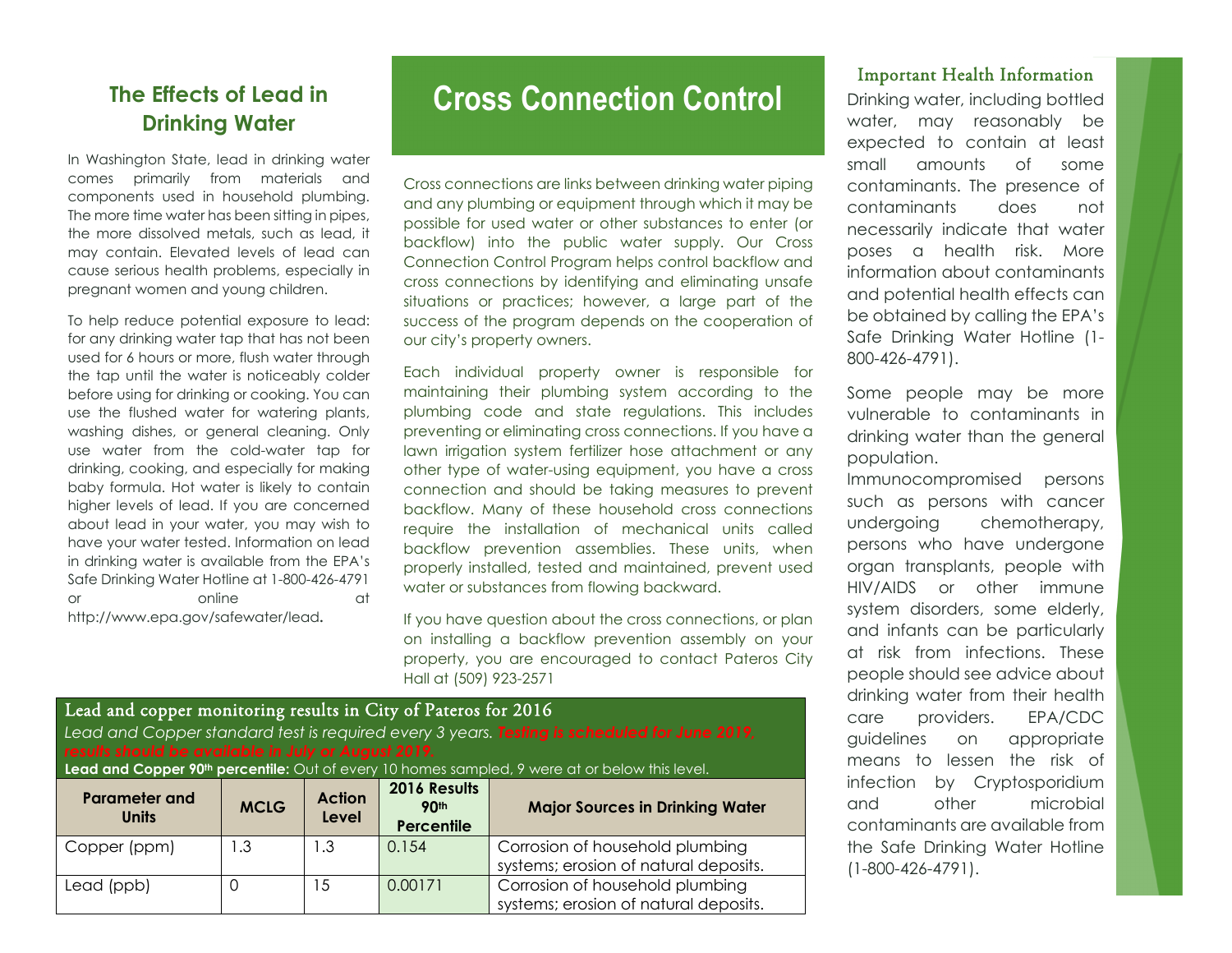# Quality Data Table for 2019

| <b>CONTAMINANTS</b><br>(UNITS) | <b>MCL</b><br>G | EPA's<br><b>Allowable</b><br><b>Limits</b><br><b>MCL</b> | <b>YOUR</b><br><b>WATER</b> | <b>SAMPLE</b><br>YEAR | <b>VIOL-</b> | <b>TYPICAL SOURCE</b>                                                                                                                        |
|--------------------------------|-----------------|----------------------------------------------------------|-----------------------------|-----------------------|--------------|----------------------------------------------------------------------------------------------------------------------------------------------|
| <b>Inorganic Contaminants</b>  |                 |                                                          |                             |                       |              |                                                                                                                                              |
| Antimony (ppb)                 |                 | 6                                                        | 0.0002                      | 2017                  | <b>No</b>    | Discharge from petroleum refineries; fire<br>retardants; ceramics; electronics; solder                                                       |
| Arsenic (ppb)                  |                 | 0.1014                                                   | 0.0013                      | 2017                  | <b>No</b>    | Erosion of natural deposits; Runoff from<br>orchards; runoff from glass and electronics<br>production wastes                                 |
| Asbestos                       |                 | 7                                                        | 0.119                       | 2015                  | <b>No</b>    | Decay of asbestos cement water mains;<br>Erosion of natural deposits                                                                         |
| Barium (ppm)                   |                 | $\mathbf{2}$                                             | 0.1259                      | 2017                  | <b>No</b>    | Discharge of drilling wastes; Discharge from<br>metal refineries; Erosion of natural deposits                                                |
| Cadmium (ppb)                  |                 | 0.005                                                    | 0.0001                      | 2017                  | <b>No</b>    | Corrosion of galvanized pipes; Erosion of<br>natural deposits; Discharge from metal<br>refineries; Runoff from waste batteries and<br>paints |
| Chromium (ppb)                 |                 | 0.1                                                      | 0.0043                      | 2017                  | <b>No</b>    | Discharge from steel and pulp mills; Erosion of<br>natural deposits                                                                          |
| Cyanide (ppb)                  |                 | 0.2                                                      | 0.01                        | 2017                  | <b>No</b>    | Discharge from Steel/metal factories;<br>Discharge from plastic and fertilizer factories                                                     |
| Fluoride (ppm)                 | 4               | $\overline{4}$                                           | 0.55                        | 2017                  | <b>No</b>    | Erosion of natural deposits; Water additive<br>which promotes strong teeth; Discharge from<br>fertilizer and aluminum factories              |
| Gross Alpha                    | n/a             | n/a                                                      | 7.85                        | 2019                  | <b>No</b>    | Gross Alpha is a test that measures the<br>overall radioactivity in drinking water.                                                          |
| Mercury (ppb)                  |                 | 0.002                                                    | 0.0002                      | 2017                  | <b>No</b>    | Erosion of natural deposits; Discharge from<br>refineries and factories; Runoff from landfills;<br>Runoff from cropland                      |
| Nitrate (ppm)                  |                 | 10                                                       | 3.9                         | 2019                  | <b>No</b>    | Runoff from fertilizer use; Leaching from<br>septic tanks, sewage; Erosion of natural<br>deposits                                            |
| Nitrite (ppm)                  |                 | 1                                                        | 0.07                        | 2019                  | <b>No</b>    | Runoff from fertilizer use; Leaching from<br>septic tanks, sewage; Erosion of natural<br>deposits                                            |
| Radium (pCi/L)                 | n/a             | 5.0                                                      | 1.0                         | 2019                  | <b>No</b>    |                                                                                                                                              |
| Selenium (ppb)                 |                 | 0.05                                                     | 0.0016                      | 2017                  | <b>No</b>    | Discharge from petroleum and metal<br>refineries; Erosion of natural deposits;<br>Discharge from mines                                       |
| Thallium (ppb)                 |                 | 0.002                                                    | 0.0003                      | 2017                  | No           | Leaching from ore-processing sites;<br>Discharge from electronics, glass, and drug<br>factories                                              |
| Herbicide                      | n/a             | n/a                                                      | ND                          | 2018                  | No           | All Synthetic Organic Chemical below MCL                                                                                                     |

Action Level (AL). The concentration of a contaminant which, if exceeded, triggers treatment or other requirements that a water system must follow.

**Maximum Contaminant Level (MCL)**: The highest level of a contaminant that is allowed in drinking water. MCLs are set as close to the MCLGs as feasible using the best available treatment technology.

**Maximum Contaminant Level Goal (MCLG):**  The level of a contaminant in drinking water below which there is no known or expected risk to health. MCLGs allow for a margin of safety.

#### **Maximum Residual Disinfectant Level (MRDL):**

The highest level of a disinfectant allowed in drinking water. There is convincing evidence that addition of a disinfectant is necessary for control of microbial contaminants

**Maximum Residual Disinfectant Level Goal (MRDLG):** The level of a drinking water disinfectant below which there is no known or expected risk to health. MRDLGs do not reflect the benefits of the use of disinfectants to control microbial contaminants

**n/a:** Not Applicable

**Not Detected (ND):** Lab analysis indicates that the contaminant is not present or not detectable with the best available technology.

**ppb:** Parts per billion, or micrograms per liter.

**ppm:** Parts per million, or milligrams per liter.

**Range:** The lowest (minimum) amount of contaminant detected and the highest (maximum) amount detected during a sample period.

**Treatment Technique (TT):** A required process intended to reduce the level of a contaminant in drinking water.